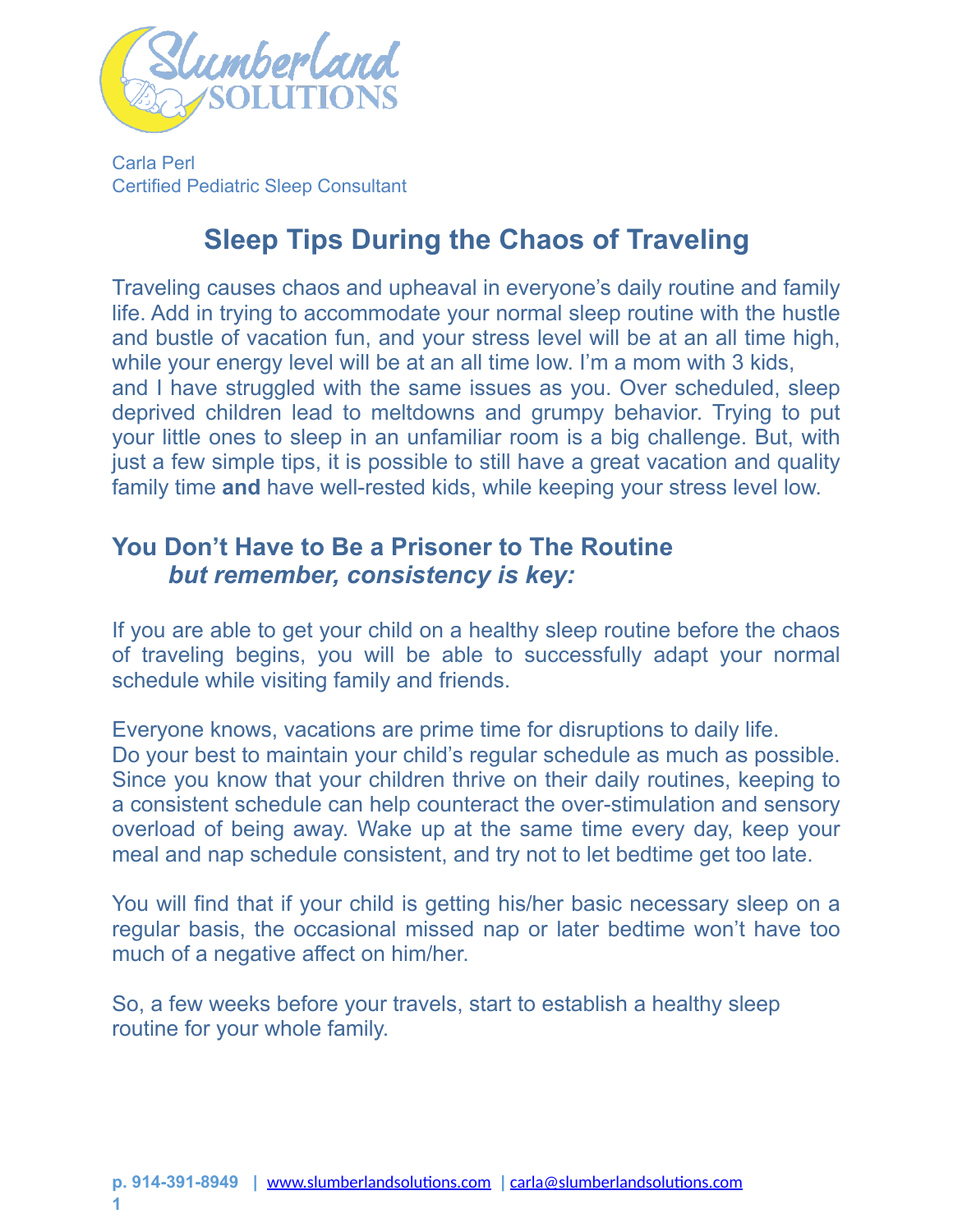*Tip! Hold off on sleep training if you haven't started yet. Because consistency is so important with any sleep plan, it's best to start this process after your vacation. Once things have settled down and you're back at home, you can get started on your healthy sleep routine.* 

#### **Bring Their Sleep Environment To-Go**

When planning a trip, packing the comforts of home will help your child settle more easily in an unfamiliar location, whether it is during nap time or overnight. If you can, pack a few reminders from their room, such as their white noise machine\*, crib sheet, and their favorite lovey. *(\*If space is an issue, you can download the White Noise app on your phone and use that instead of packing the actual machine).* 

These reminders of home will make the transition to their new sleep space less stressful, and will help your child settle down more easily for naps and bedtime and let you keep to your daily routine.

*Tip! Practice your bedtime routine wherever you are and whenever you can. Doing the same routine every time you put your child down for a nap and to bed, will help prepare your child for sleep, no matter where you are.*

# **Respect Your Child's Need for Quiet Space and Sleep** *Keep things simple with your baby and toddler*

Have fun but don't overdo it.Young children can easily get overwhelmed and overtired with too many activities, causing night wakings and short naps. It's important to plan for some "down time" when traveling. This will lead to longer, deeper and more restorative sleep and happy children.

 When you go on an adventure, be sure to pack your essentials (see above) and remember, **naptime is naptime wherever you are.**  It is important to respect your child's need to sleep; try not to skip naps and keep bedtime as close to normal as possible. If you can schedule events around naptime, and try to get your family to bed on time, **you** will be much happier **and** less stressed.